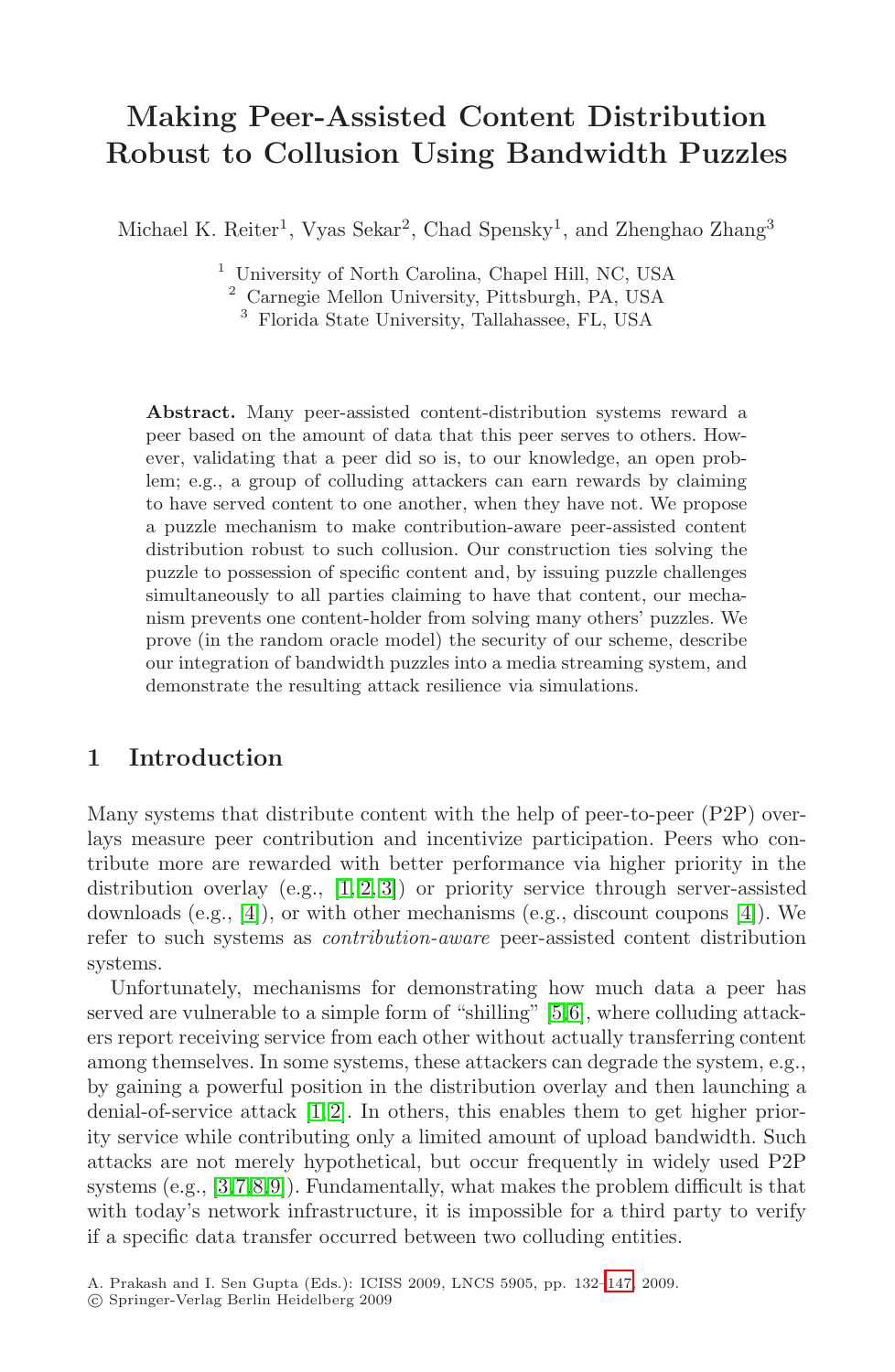We propose a *bandwidth puzzle* mechanism to make contribution-aware P2P content distribution robust to collusion attacks. With this mechanism, a *verifier* can confirm that claimed transfers of content actually occurred. For example, in P2P media streaming from a distinguished server (e.g., [1, 10, 2, 11]), or in P2P systems that have a distinguished node for tracking content-transfer transactions (e.g., [3,4,12]), this distinguished node can naturally play the role of the verifier.

There are two key insights behind our design. First, to those peers (or "provers") claiming to have some specific content, the verifier presents puzzles for which the solution depends on the content. That is, the solution is computationally simple for a prover who has the content, but more difficult for a prover who does not. Second, the verifier *simultaneously* presents these puzzles to all peers who currently claim to have the content, so as to make it difficult for a few peers who have the content to quickly solve both their own puzzles and puzzles for collaborators who do not. The verifier checks the puzzle solutions and also notes the time taken by the provers to report the solutions. Any peer whose solution is incorrect or whose solution time is greater than a threshold  $\theta$  is a suspect for engaging in fake transactions. The verifier can either deny or revoke credits granted in these transactions.

Our design is lightweight and easy to implement in peer-assisted content distribution systems. Its security analysis, however, is more subtle than the design might at first suggest. An analysis must account for any strategy by which adversaries might allocate portions of each puzzle's search space so as to optimally utilize the time  $\theta$  that each has to invest and, more importantly, the content bits that each possesses. We provide (in the random oracle model) a bound on the expected number of puzzles that a collection of adversaries can solve in  $\theta$ time (using any such strategy), as a function of the number of content bits each possesses at the time the puzzles are issued and the numbers of hash computations and additional content bit retrievals that each adversary can perform in  $\theta$  time. For example, this bound implies that for content of size n bits, an instance of our puzzle construction ensures that all adversaries claiming to have the content must download  $\Omega(n)$  content bits to solve their puzzles in expectation, even if they retrieve up to  $n^{\epsilon}$  bits on average before the puzzles are issued, for some constant  $\epsilon$  < 1. Moreover, this puzzle construction is efficient: It enables the verifier to construct each puzzle in  $n \ln \frac{n}{n-n^{\beta}} + O(1)$  pseudorandom function computations in expectation and two hash function computations, for a configurable constant  $0 < \beta < 1$ , and to verify each puzzle in one comparison of hash function outputs. (Note that  $\ln \frac{n}{n-n^{\beta}} = o(1)$ , and so  $n \ln \frac{n}{n-n^{\beta}} = o(n)$ .) An honest prover invests  $\frac{1}{2}n^{1+\alpha} \ln \frac{n}{n-n^{\beta}} + O(n^{\alpha})$  time in expectation to solve this puzzle, for a configurable constant  $\alpha > 0$  such that  $\alpha + \beta > 1$ .

We demonstrate the viability of bandwidth puzzles by integrating them into a functional multimedia streaming application. We find that a single verifier can scale to challenging thousands of peers simultaneously with puzzles, even while streaming content to other clients, and that puzzle distribution and solving introduce minimal jitter into the stream. We also show the benefits of bandwidth puzzles against attacks in a simulated large-scale P2P streaming deployment, where we show that puzzles improve the legitimate clients' stream quality 40-300%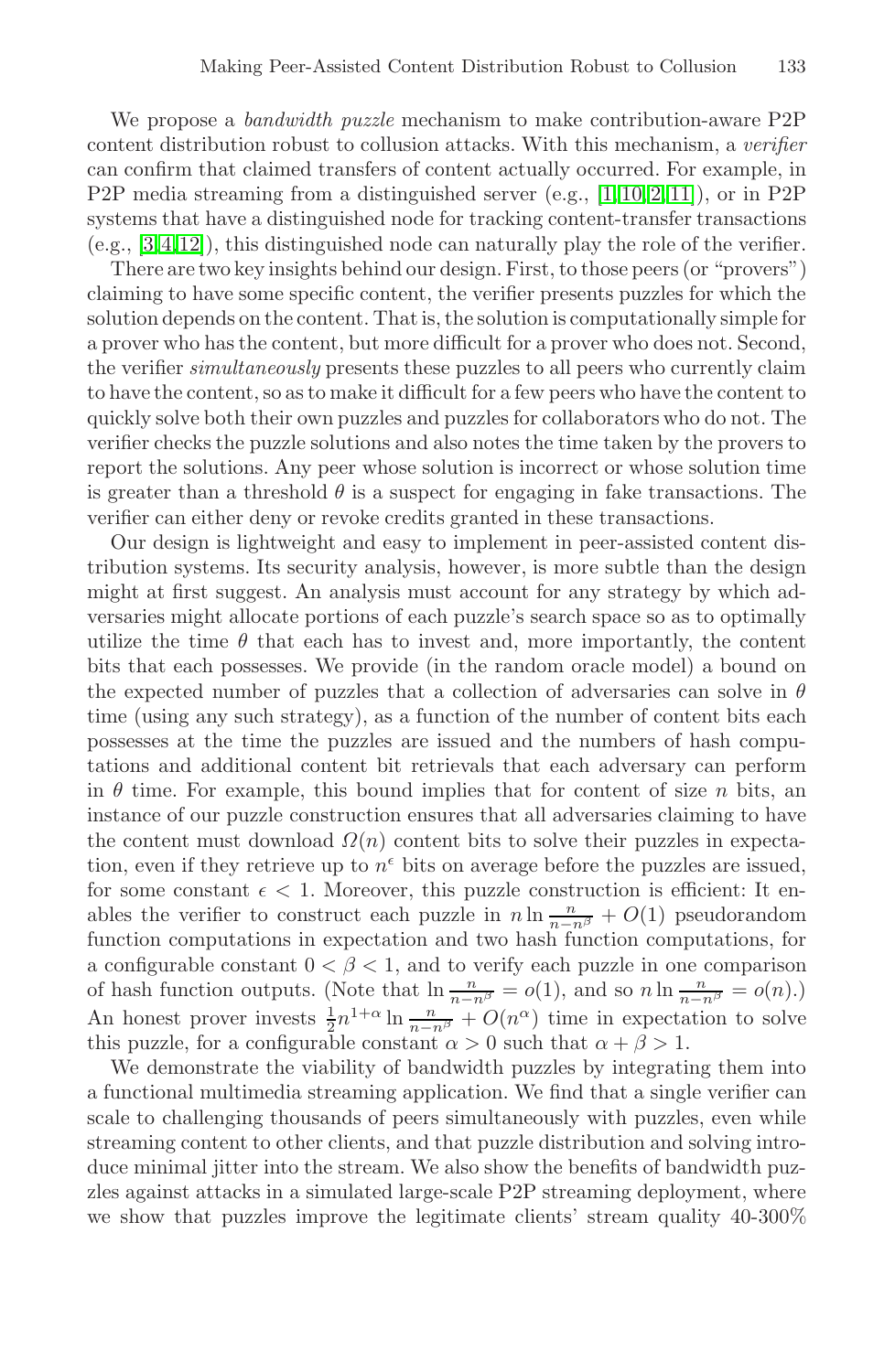(depending on the number of attacker[s\)](#page-7-0) and reduce the att[ack](#page-8-0)ers' quality by more than  $2\times$ . Moreover, the puzzle scheme limits the impact of such attacks by providing legi[tim](#page-11-0)ate clients with performance nearly identical to the scenario when there are no attackers in the system.

<span id="page-2-0"></span>To summarize, the contributions of this paper are: (i) the design of bandwidth puzzles (§4), a practical defense against a documented form of attack on P2P systems; (ii) analyses of our construction (in the random oracle model) that bounds the succes[s a](#page-14-7)ttainable by adversaries a[ga](#page-14-8)inst it  $(\S5)$ ; (iii) implementation and evaluation of our construction i[n](#page-14-0) [a f](#page-14-7)unctional streaming application (§6); and (iv) a demonstration of the benefits of puzzles on a simulated large-scale P2P streaming deployment (§7).

#### **2 Related Work**

**Incentives in P2P systems:** Several studies have demo[nst](#page-14-9)rated the limitations of P2P protocols in the presence of selfish or malicious users [13, 7]. Rewarding peer contributions can overcome these limitations (e.g., [1,13]), but such mechanisms cannot prevent colluding attackers from *freely* granting each other credits for fake transactions. *Bilateral* (tit-for-tat) mechanism[s su](#page-15-1)ch as BitTorrent appear robust to collusion attacks. However, several studies (e.g, [13, 14, 15, 16]) point out the limitations of bilateral mechanisms, and make the case for *global* mechanisms. By equating peers' debit and credit amounts for receiving and providing service, respectively, collusion can be made to yield no net gain (e.g., [4]). However, there are valid reasons to not equate the debit and credit amounts, such as asymmetries in upload and download bandwidth, and social considerations (e.g., [3]). Some global contribution-awareness schemes use pricing mechanisms (e.g., [17]), some of which are theoretically collusion-resistant (e.g., [16]). However, currency management presents practical challenges for these schemes. These challenges include bootstrapping new users in a Sybil-proof manner and ensuring rapid price convergence and sufficient liquidity in the presence of system churn. Bandwidth puzzles are a lightweight alternative to provide collusion resistance that avoids [c](#page-14-9)urrency manageme[nt](#page-15-2) [c](#page-15-2)hallenges, by seeking instead to directly detect whe[n co](#page-15-3)[llus](#page-15-4)[ion](#page-15-5) (including with Sybils) occurs.

**Failure to report transactions or solve puzzles:** Clients are responsible for reporting transactions and solving puzzles in order to grant uploaders credits for the transaction. This raises the possibility of downloaders failing to report transactions or solving the puzzles and thus not giving adequate credit to their uploaders. This problem is orthogonal to the collusion attacks we consider and can be addressed by using fair-exchange [4] or proof-of-service [18] mechanisms.

**Client puzzles:** Client puzzles (e.g., [19, 20, 21]) force clients to demonstrate proofs-of-work to a server. This is used to throttle the number of requests that a client can issue to defend against spam and denial-of-service attacks. Our bandwidth puzzle scheme is an adaptation of this approach, in order to "throttle" the reward that a client can receive for claimed content transfers, by tying puzzle solving to the content transferred and issuing puzzle challenges simultaneously.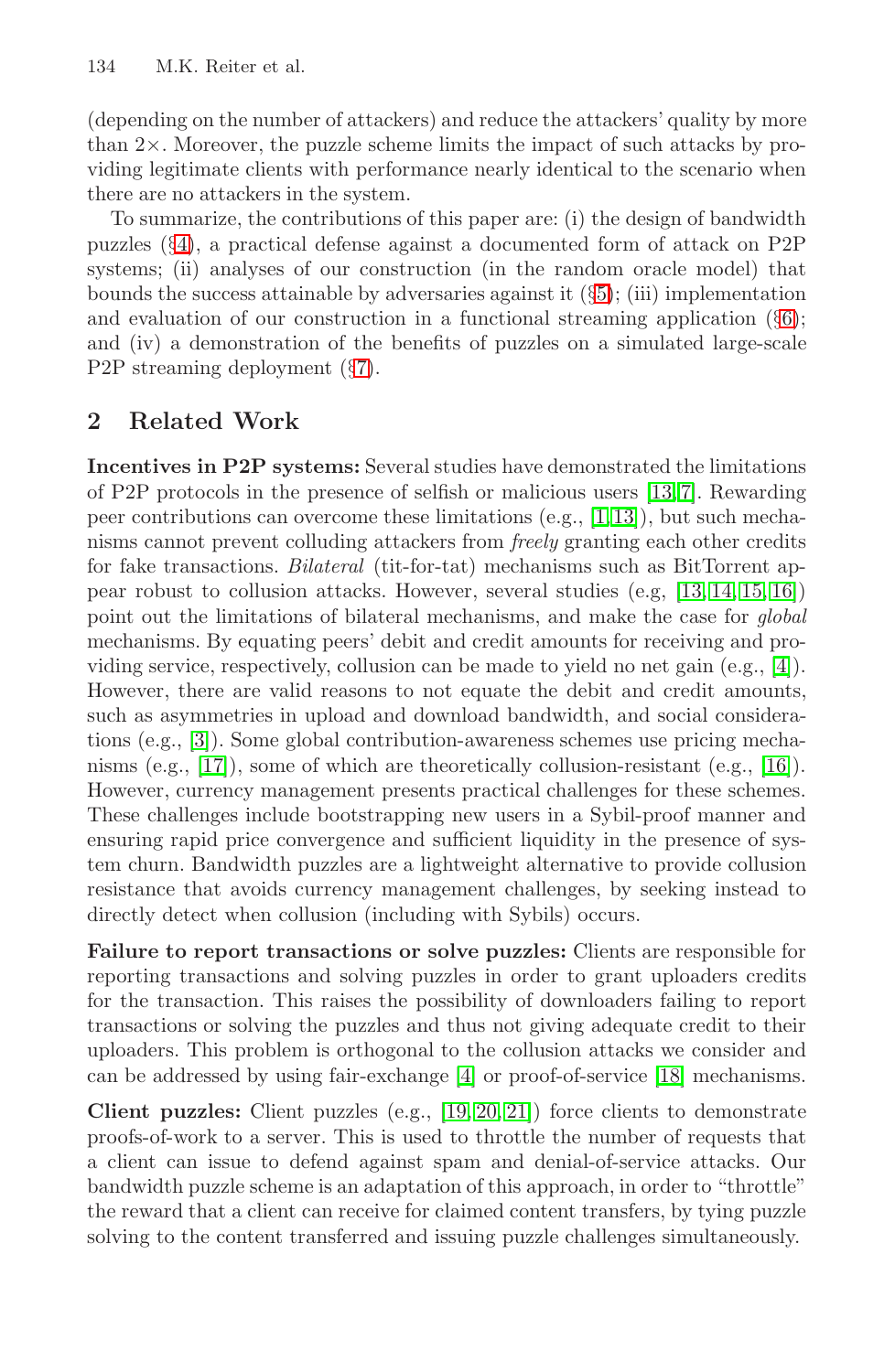**Sybil attacks:** Our adversary model – colluding attackers claiming to have contributed more resources than they actu[all](#page-15-6)[y h](#page-15-7)[ave](#page-15-8) – is similar to a Sybil attack. Douc[eur](#page-15-9) [\[22](#page-15-10)[\] su](#page-15-11)ggests that Sybils can be detected using simultaneous puzzle challenges similar to our work. These puzzles validate that each claimed "identity" owns some amount of computation resources. Bandwidth puzzles instead validate that each client has expended some amount of communication resources.

**Proofs of data possession (PDP) and retrievability (POR):** Our puzzle mechanism ties the puzzle solution to some specific content. In this respect, our construction is related to proofs of data possession (PDP) [23, 24, 25] and proofs of retrievability (POR) [26, 27, 28], that enable a user to verify that a remote store has not deleted or modified data the user had previously stored there. There are several conceptual differences between PDP/POR schemes and our puzzle scheme. First, PDP/POR focus only on the interaction between a single prover and verifier, and do not deal with multiple colluding adversaries. Second, PDP schemes minimize the communication between the prover and the verifier, without requiring that there be an asymmetry in the computation effort they expend. However, such an asymmetry and the ability to tune that asymmetry is crucial for our scheme. In particular, the solving cost must be sufficiently high — even with the claimed content — to prevent one prover with the content from solving puzzles for many others, and at the same time puzzle generation and verification must be very efficient since the verifier must do these simultaneously for many provers. Third, PDPs/PORs presume that the verifier no longer possesses the file about which it is querying. However, many settings in which we are interested (e.g., multimedia streaming of live events) lend themselves to having a verifi[er w](#page-14-10)[ith access to the content being transferre](www.pandonetworks.com/cdn-peering)d.

### <span id="page-3-0"></span>**3 Syst[em](www.vipeers.com) [Model](www.vipeers.com) [and](www.vipeers.com) Goals**

Our system model consists of a designated *verifier* and untrusted *peers*, also called *provers*. Any node can be a verifier, if it can obtain the list of peers that purport to possess certain content and it has access to that content. We assume that peers report to the verifier the content they claim to have downloaded from others. P2P-assisted CDNs (e.g., [12], www.pandonetworks.com/cdn-peering), P2P assisted file-hosting (e.g., www.vipeers.com), and P2P streaming (e.g., [10, 1, 2, 29]) have a central node that can (or already does) serve this role.

Our goal is to enable the verifier to ensure that the claimed bandwidth expenditures to transfer that content actually occurred. The verifier does this by simultaneously presenting puzzles to the peers claiming to have certain content, and then recording the duration required by each prover to report its solution. We presume that the network latencies for sending puzzles and solutions between the verifier and the provers are stable over the timescales involved in puzzle solving [30]. On the basis of solution correctness and the puzzle-solving time, which it compares to a threshold  $\theta$ , the verifier generates a list of peers suspected of not having the claimed content. The verifier can then take action to ensure that the uploaders in these suspicious transfers do not receive credits for them.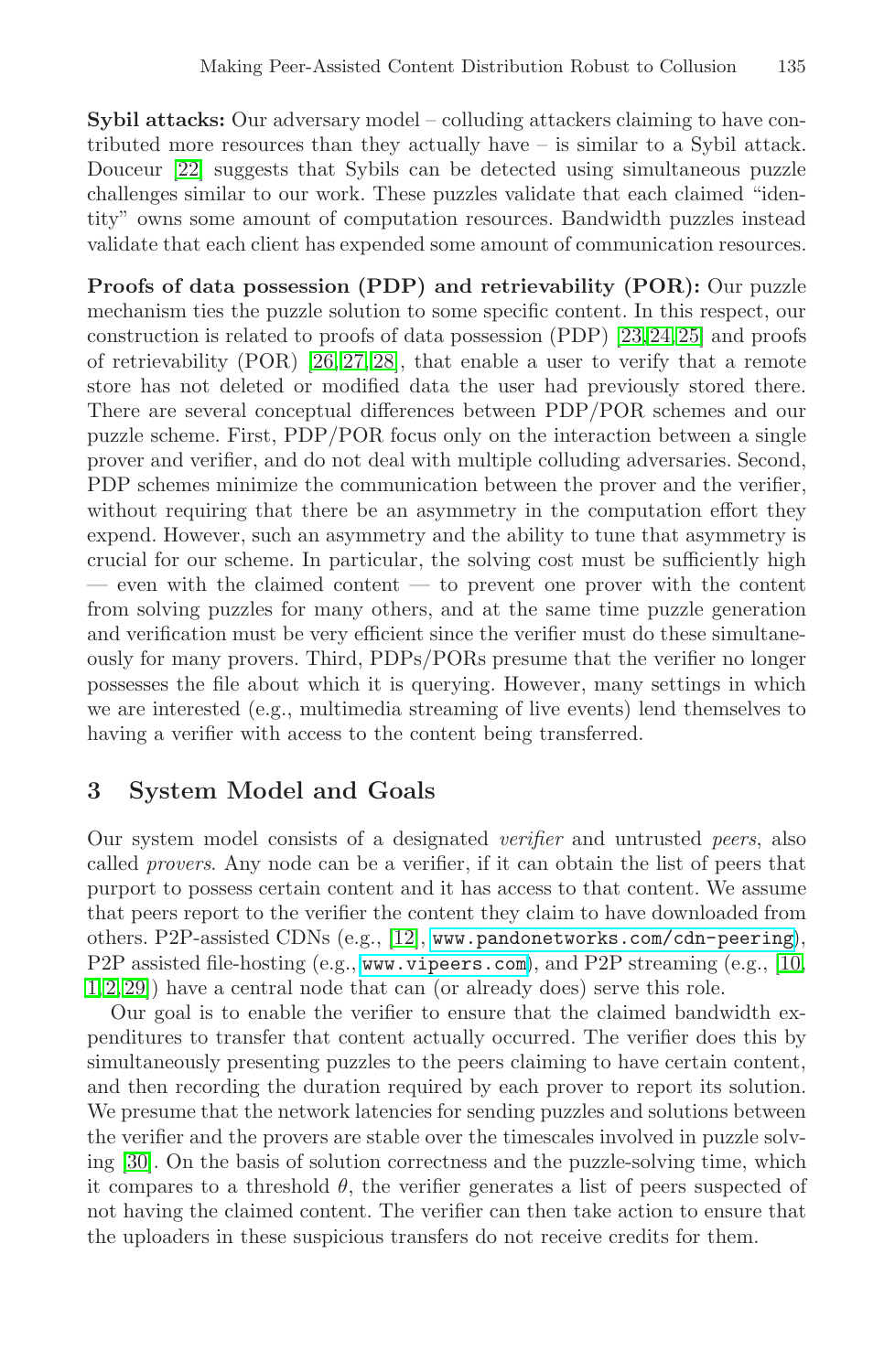These puzzles should have properties typical of puzzle schemes: (i) Provers should be unable to precompute puzzle solutions, or use previous puzzle solutions to generate new puzzle solutions. (ii) The verifier should incur low computational costs to generate puzzles and check puzzle solutions, and should incur low bandwidth costs to send the puzzles and receive the solutions. (iii) The verifier should be able to adjust the difficulty of the puzzle, as appropriate.

Unlike previous puzzle constructions, however, bandwidth puzzles must also ensure that for colluding provers to solve their puzzles within time  $\theta$ , the content each receives in doing so, on average (possibly before receiving the puzzle itself), is of size roughly proportional to the full content size. Were it not for the *simultaneity* in issuing puzzles, this would be impossible to achieve: each challenged prover could forward its puzzle to a designated solving prover who had the content, who could solve the puzzle and return it to the challenged prover. By (ii) above, the puzzle and solution would be small, implying that the bandwidth exchanged between the challenged prover and the solving prover would be small. Simultaneous puzzle challenges preclude such a strategy, since the solving prover is limited in the number of puzzles it can solve in time  $\theta$ .

[T](#page-4-0)he above goal comes with three caveats. First, it is not possible for the verifier to ascertain which (if any) of the colluders actually has the content, even if it detects one or more of them as colluders via our scheme. For example, a prover with the content could invest its time in solving another prover's puzzle, at the expense of solving its own. Second, the content must not be substantially compressible. If it were, then provers could exchange the compressed version in lieu of the original, and our goal could not be achieved. As such, in the rest of this paper we treat the content as random, i.e., in which each bit is selected uniformly at random.<sup>1</sup> Third, due to churn, peers that previously downloaded content might no longer be available for solving puzzles. These peers could, however, aid collaborators that remain in the system by solving puzzles for them. Our scheme is most effective if most content exchanges for which a peer should be rewarded occur shortly after the initial distribution of the content, as would be appropriate for, e.g., streaming video of a live event. In this way, any content held by such "hidden" collaborators quickly becomes useless for solving puzzles.

### **4 The Construction**

Let "  $\leftarrow$ " denote assignment; " $x \stackrel{R}{\leftarrow} X$ " denote selection of an element from set X uniformly at random and its assignment to x; and " $||$ " denote concatenation.

<span id="page-4-0"></span>**Security parameters:** There are three security parameters that play a role in our construction. We use  $\kappa$  to denote the length of hash function outputs and keys to pseudorandom functions (see below). A reasonable value today might be  $\kappa = 160$ . The other two security parameters are denoted k and L, and together combine to dictate the difficulty of puzzle solving, and the costs that the verifier and prover incur in generating and solving puzzles, respectively.

Note that this incompressibility requirement is already true for many of the popular formats (e.g., MPEG, DivX) in use today for transferring multimedia content.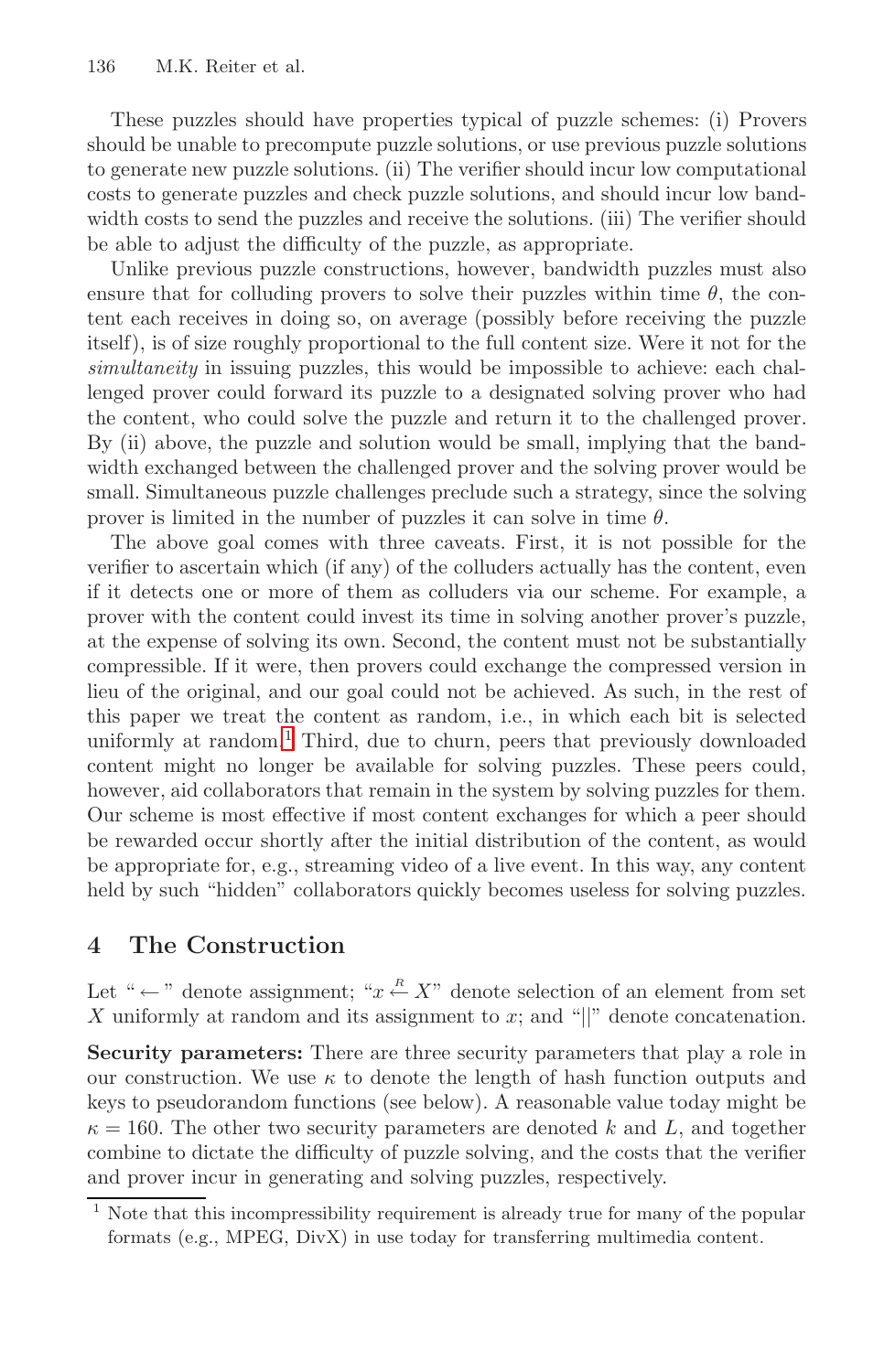**Hash functions:** We use two hash functions: hash :  $\{0,1\}^k \times \{1...L\} \times \{0,1\}^k \rightarrow$  $\{0,1\}^k$  and ans :  $\{0,1\}^k \rightarrow \{0,1\}^k$ . (Hash fun[ctio](#page-15-12)ns typically take a single string as input; we can encode the three inputs to hash in an unambiguous fashion as a single string input.) To prove security of our construction in §5, we model hash as a random oracle, though collision-resistance of ans suffices.

**Pseudorandom functions:** A pseudorandom function family  $\{f_K\}$  is a family of functions parameterized by a secret key  $K \in \{0,1\}^{\kappa}$ . Informally, it is infeasible to distinguish between an oracle for  $f_K$  where  $K \stackrel{R}{\leftarrow} \{0,1\}^{\kappa}$ , and an oracle for a perfectly random function with the same domain and range; see [31] for a formal definition. We use families  $\{f_K^1 : \{1...L\} \to \{0, 1\}^{\kappa}\}\$  and  $\{f_K^2 : \{1...k\} \to$  $\{1 \dots n\}$ . We require that each  $f_K^2$  be injective, and thus that  $k \leq n$ , where n is the content size in bits. We will discuss efficient implementations for  $f^2$  below.

Pseudorandom functions and hash functions achieve their desired properties — indistinguishability from a random function in the first case, and collisionresistance in the second — with all but negligible probability as a function of  $\kappa$ <sup>2</sup>. For the rest of this paper, we assume that these properties hold, ignoring events that occur with probability negligible in  $\kappa$ .

**Construction:** The puzzle verifier generates puzzles to challenge a collection of provers simultaneously. Generally, we assume that the verifier generates one puzzle per prover, though there is no obstacle to sending multiple puzzles per prover. Each puzzle consists of a hash value  $\hat{h}$  output from hash and, intuitively, a collection of *index-sets*  $I_1 \ldots I_L$ . Each index-set is a set of  $k$ random content indices, i.e., uniformly random samples from  $\{1 \dots n\}$ , without replacement. The verifier computes  $\hat{h}$  as the hash of the content bits indexed by a randomly chosen index-set, appended together in an unambiguous order. Solving the



<span id="page-5-0"></span>**Fig. 1.** One bandwidth puzzle

puzzle means finding which of the L index-sets has this property and, more specifically, the string that hashes to  $\hat{h}$ . This requires at most L computations

A function  $q(\cdot)$  is *negligible* if for any positive polynomial  $p(\cdot)$ , there is a  $\kappa_0$  such that  $g(\kappa) \leq 1/p(\kappa)$  for all  $\kappa \geq \kappa_0$ .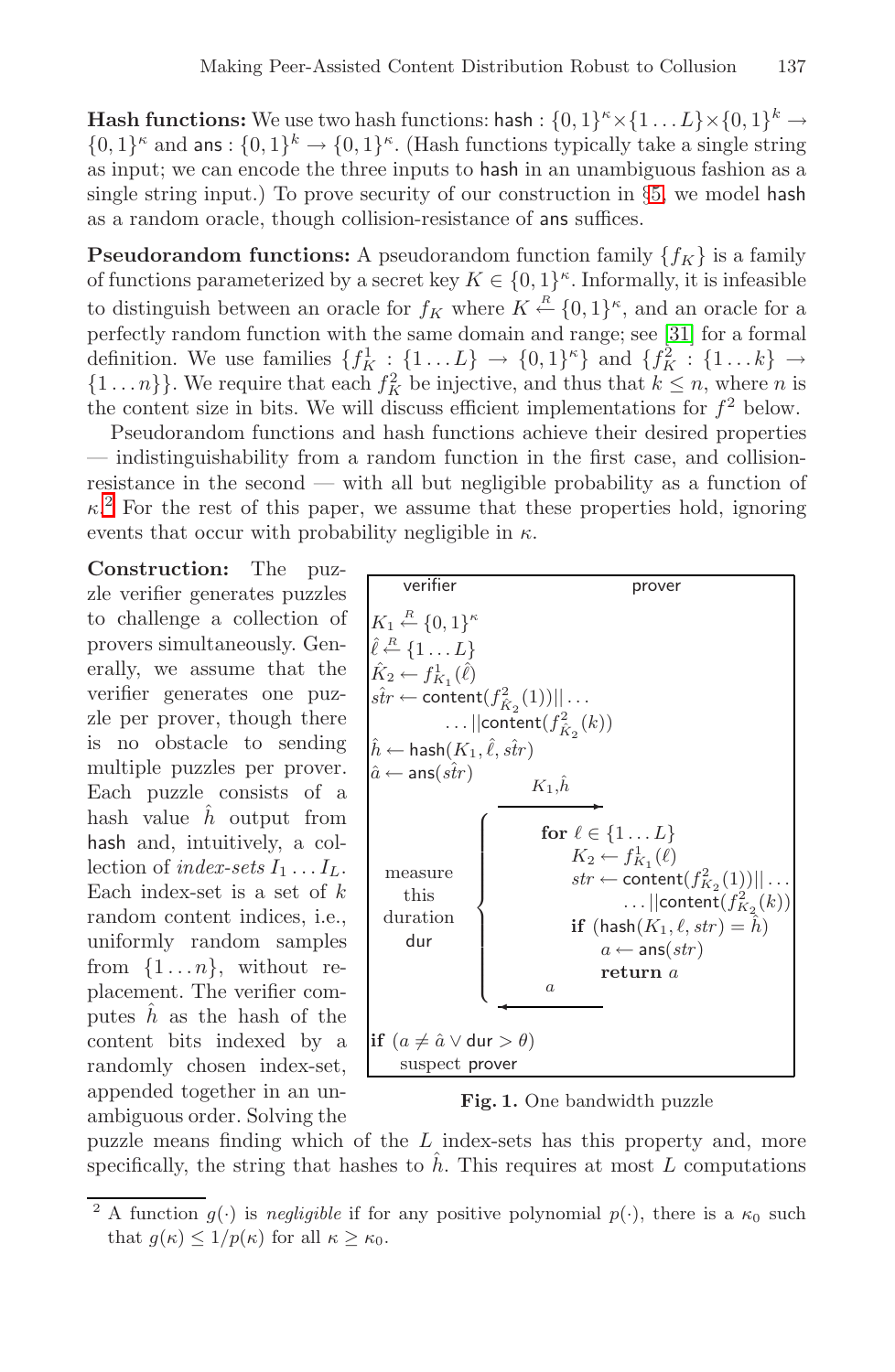of hash for a prover who possesses the content, but could require substantially more for a prover who is missing some of the content indexed by the index-sets in the puzzle.

This construction, as described, would be inefficient. First, sending  $L$  indexsets of k indices each would require computation proportional to  $kL$  to generate the sets and then communication costs proportional to  $kL \log_2 n$  to transmit them. To reduce these costs, the verifier generates index-sets pseudorandomly; see Fig. 1. First, it randomly selects a key  $K_1$  for the family  $f^1$  and an index  $\hat{\ell} \stackrel{R}{\leftarrow} \{1 \dots L\}$  to denote the index-set from which the challenge  $\hat{h}$  will be generated. Second, it generates a key  $\hat{K}_2 \leftarrow f_{K_1}^1(\hat{\ell})$  from which it generates index-set  $I_{\hat{\ell}} = \{f_{\hat{K}_2}^2(1) \dots f_{\hat{K}_2}^2(k)\}\.$  Note that the verifier never needs to generate the other  $L-1$  index-sets, reducing its costs proportional to k alone. Simply sending  $K_1$ and h [su](#page-7-0)ffices to enable the prover to search for  $\hat{\ell}$ , and incurs communication costs proportional only to  $\kappa$ . Because  $f^1$  and  $f^2$  are pseudorandom, the prover is unable to predict the index-sets better than random guessing prior to receiving  $K_1$ . Another way in which we reduce [the](#page-15-13) communication costs is for the prover to return ans $(str)$  for the string *str* satisfying  $\hat{h} = \text{hash}(K_1, \hat{\ell}, str)$ , rather than *str* itself. As we will see, it is generally necessary for k (and hence *str*) to grow as a function of n, whereas there is no such need for  $\kappa$  (the size of ans outputs).

Finally, a subtle but important implementation challenge arises for  $f^2$ , because our security analysis in §5 requires that  $f^2$  be injective. A natural approach to implement  $f^2$ , then, would be as a pseudorandom permutation (PRP) on  $\{1 \ldots n\}$ , but known [co](#page-5-0)nstructions of PRPs for small domains from ones for larger domains (e.g., AES) are relatively quite expensive (e.g., [32]). The approach we use here exploits the fact that for any given key  $K, f_K^2$  is evaluated in our construction on all of  $1 \dots k$  anyway. Specifically, for a pseudorandom function family  $\{f_K^3 : \{1, 2, ...\} \to \{1, \ldots n\}\}\$ , we define  $f_K^2(k')$  to be the k'-th *distinct* value in the sequence  $f_K^3(1), f_K^3(2), \ldots$ ; i.e., we "skip over" repeat outputs from  $f_K^3$ . For this implementation, we prove the following:

**Theorem 1.** *The construction of Fig. 1 has (i) expected puzzle generation cost of one* hash *computation, one* ans *computation, and*  $n \ln \frac{n}{n-k} + O(1)$  *pseudorandom function computations, and (ii) expected puzzle solution cost (by an honest prover*) of  $\frac{1}{2}L$  hash *computations, one* ans *computation, and*  $\frac{1}{2}Ln \ln \frac{n}{n-k} + O(L)$ *pseudorandom function computations.*

*Proof.* The result follows by a "coupon collector" analysis. When generating  $f_{K_2}^2(1)\dots f_{K_2}^2(k)$  for the  $\ell$ -th index-set (i.e.,  $K_2 \leftarrow f_{K_1}^1(\ell)$ ), let  $X_i$  be a random variable denoting the number of computations of  $f_{K_2}^3$  while having collected exactly  $i-1$  *distinct* outputs of  $f_{K_2}^3$ . Then,  $X_i$  is geometrically distributed with parameter  $p_i = 1 - \frac{i-1}{n}$ , and  $\mathsf{E}[X_i] = \frac{1}{p_i} = \frac{n}{n-i+1}$ . So, the expected number of computations of  $f_{K_2}^3$  is  $\mathsf{E}\left[\sum_{i=1}^k X_i\right] = \sum_{i=1}^k \mathsf{E}[X_i] = \sum_{i=1}^k \frac{n}{n-i+1} =$  $n\left(\sum_{i=1}^n \frac{1}{i} - \sum_{i=1}^{n-k} \frac{1}{i}\right) = n \ln \frac{n}{n-k} + O(1)$  since the harmonic number  $H(n) =$  $\sum_{i=1}^{n} \frac{1}{i}$  satisfies  $H(n) = \ln n + \gamma + O(1/n)$  for  $\gamma$  a constant. Given this, the puzzle generation cost can be calculated by counting up the other operations, and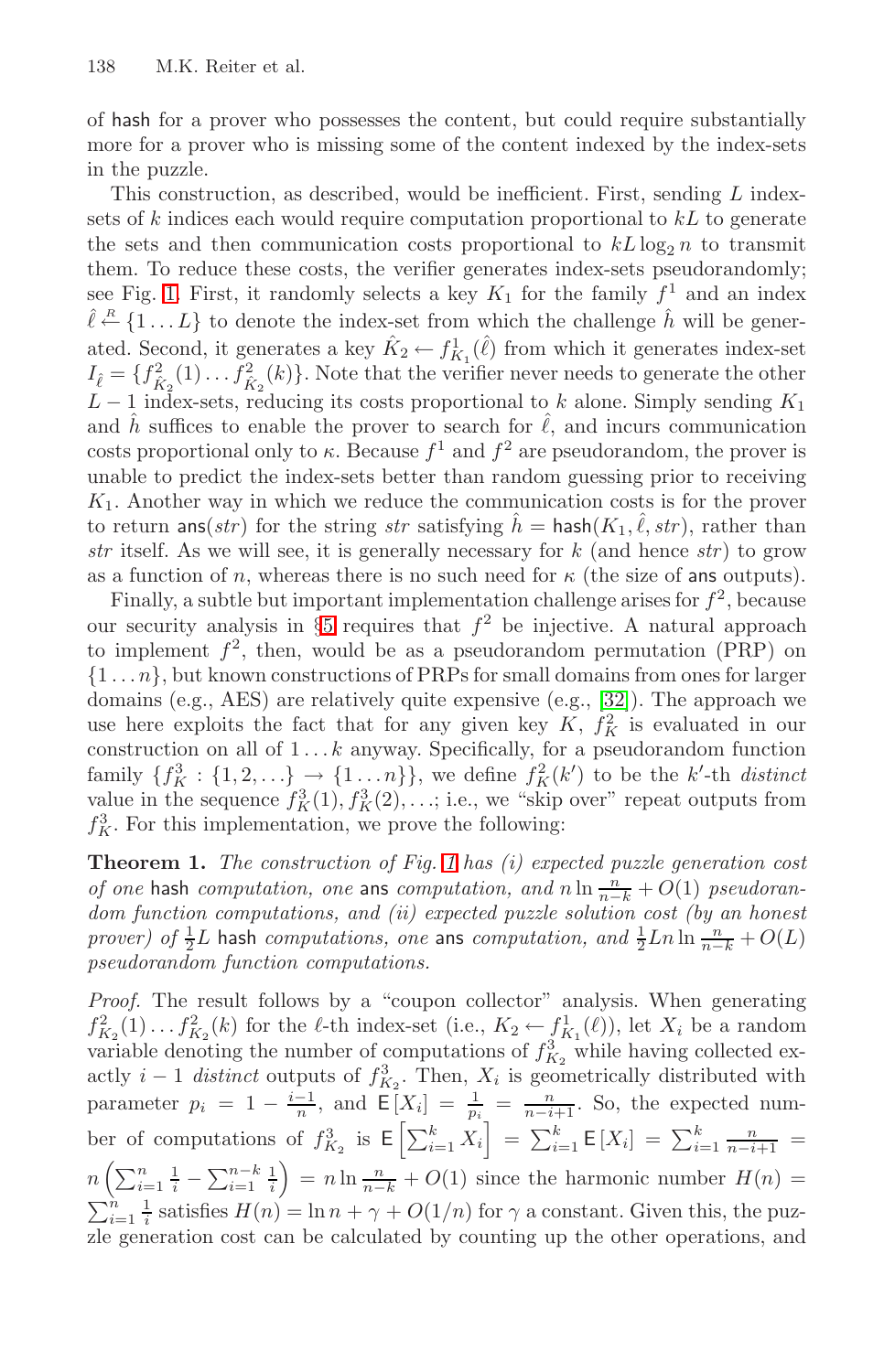<span id="page-7-0"></span>the puzzle solving cost follows because the prover must generate  $\frac{1}{2}L$  index-sets in expectation and invoke ha[sh](#page-15-12) once per index-set to solve the puzzle.

Note that  $\ln \frac{n}{n-k} = o(1)$  for any  $k = o(n)$ , e.g.,  $k = n^{\beta}$  for  $0 < \beta < 1$ , as discussed in  $\S$ . So, the cost of puzzle generation is sublinear in n.

### **5 Security**

For proving the security of our construction, first recall that we assume that  $\{f^1_K\}$ and  $\{f_K^2\}$  are pseudorandom function families [31], and that ans is a collisionresistant hash function. The hash primitive is modeled as a random oracle in our proof, which enables us to quantify the security of our scheme as a function of the number of hash computations. That is, we cap the number  $q_{\text{hash}}$  of hash queries that any prover can complete in  $\theta$  time, and then quantify the probability with which the prover re[tur](#page-3-0)ns  $\hat{a}$  as a function of  $q_{\text{hash}}$ . Moreover, modeling hash as a random oracle enables us to exploit the property in our proof that one such computation provides no information about the computation of hash on any other value.

<span id="page-7-1"></span>Of course, the probability that an adversarial prover succeeds in returning  $\hat{a}$  within  $\theta$  time (i.e., after making at most  $q_{\text{hash}}$  queries to hash) also depends on the number of content bits it receives before and during the puzzle-solving process. We model a prover's retrieval of content bits as calls to a random oracle content :  $\{1 \dots n\} \rightarrow \{0, 1\}$ . As discussed in §3, our construction requires that the content being exchanged have sufficient empirical entropy to be incompressible, as otherwise adversaries could "defeat" our verification by exchanging (in full) the compressed content. Thus, we model the content as a random string of length  $n$ , and track the number of bits that an adversary retrieves prior to returning a puzzle solution by the number of queries it makes to its content oracle.

**Theorem 2.** *Let* hash *and* content *be random oracles. Consider* A *collaborating adversaries, who are (i) collectively challenged to solve* P *puzzles; (ii) each permitted* qhash *queries to* hash*; and (iii) collectively permitted* Aqpre *queries to* content *before the distribution of the puzzles and Aq<sub>post</sub> after. For any* s and  $\hat{k}$ *satisfying*  $1 \leq s \leq PL$  *and*  $\log_2(q_{\text{hash}} + L) + 2 \leq \hat{k} \leq k(1 - \frac{q_{\text{pre}}}{n}) - 1$ , the expected *number of puzzles that t[hese](#page-15-14) adversaries can solve collectively is at most*

$$
\frac{AP}{L}\left(\frac{sq_{\text{post}}}{\hat{k}-\log_2(q_{\text{hash}}+L)-1}+1\right)+Pn\Psi\left(s,PL,\frac{k}{n}\right)+P^2L\Psi\left(k-\hat{k},k,\frac{Aq_{\text{pre}}}{n}\right)
$$

*where*  $\Psi(x, m, p) = P[X \geq x]$  *for a binomially distributed r.v.*  $X \sim B(m, p)$ *.* 

The proof of this result is too lengthy to include here; the interested reader is referred to our companion technical report [33]. Very briefly, the second term of this sum accounts for the possibility that some  $i \in \{1 \dots n\}$  appears in s or more index-sets, and the third term accounts for the possibility that the adversaries queried  $k - \hat{k}$  or more indices in some index-set before the puzzles were issued.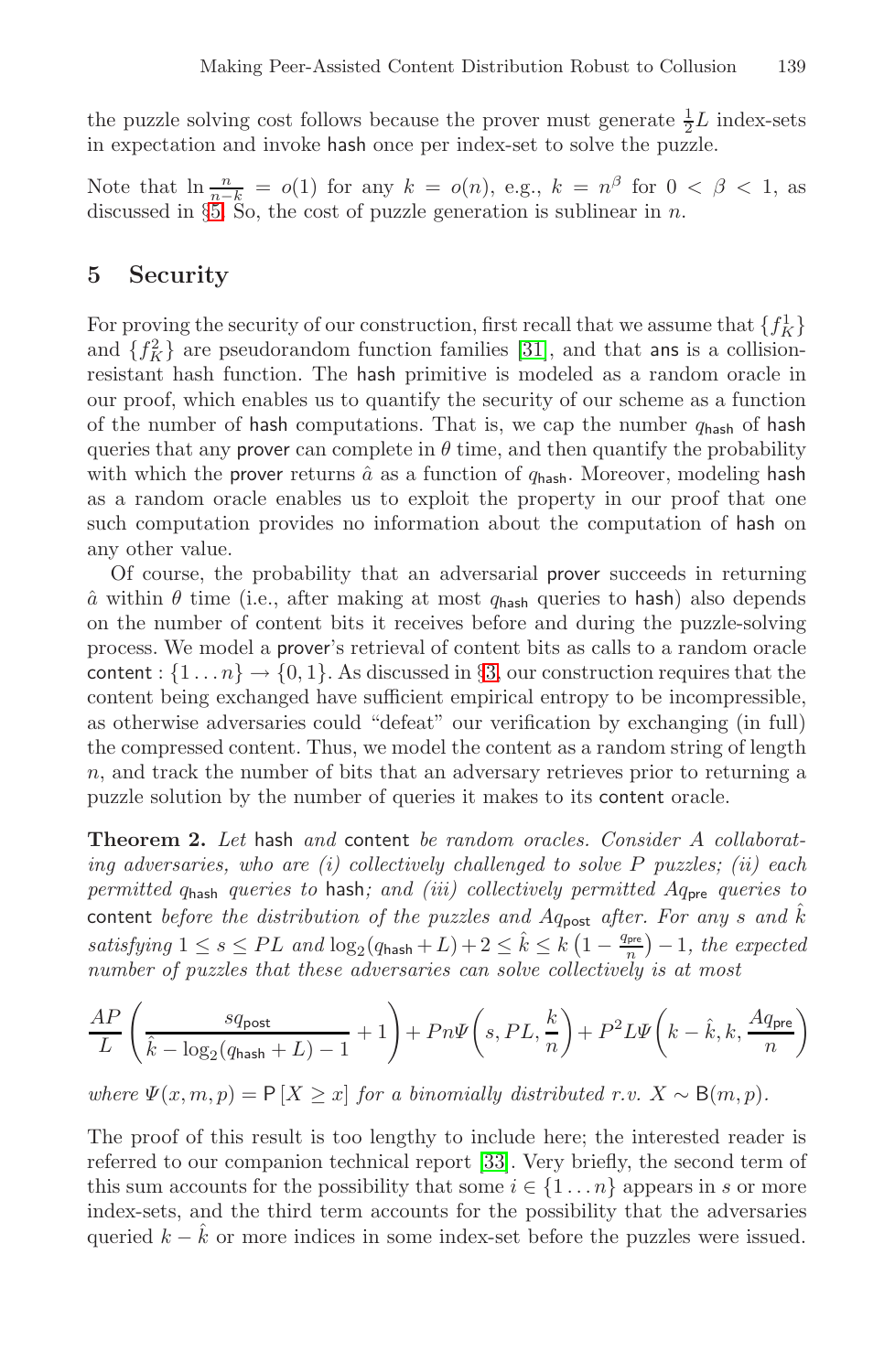The first term, then, bounds the number of puzzles the adversaries solve in expectation when neither of these events occur.

To see a consequence of Theorem 2, consider a constant number A of adversaries (i.e., constant as a function of n) challenged with a constant number  $P$  of puzzles (typically  $P = A$ ) and that seek to each retrieve some  $q_{pre} \leq n^{\epsilon}$  content bits on average, where  $0 \leq \epsilon < 1$ , before the puzzles are issued. Suppose that  $q_{\text{hash}} = L$ , and consider setting  $L = n^{\alpha}$  for some  $\alpha > 0$  and  $k = n^{\beta}$  for some  $0 < \beta < 1$  where  $\alpha + \beta > 1$ . Consider setting  $\hat{k} = k - k(\delta + \frac{Aq_{pre}}{n})$  for any constant  $0 < \delta < 1$ , in which case  $\log_2(q_{\text{hash}} + L) + 2 \leq \hat{k} \leq k \left(1 - \frac{q_{\text{pre}}}{n}\right) - 1$  for sufficiently large *n* [an](#page-7-1)d we can show that  $P^2 L \Psi\left(k - \hat{k}, k, \frac{Aq_{\text{pre}}}{n}\right) \to 0$  as  $n \to \infty$ . Setting  $s = (1 + \delta') \frac{PLk}{n}$  for  $\delta' > 0$  implies  $Pn\Psi(s, PL, \frac{k}{n}) \to 0$  as  $n \to \infty$ . For this value of s, Theorem 2 implies that  $q_{\text{post}} = \Omega(n)$  for the adversaries to solve P (or any constant number of) puzzles in expectation. This, in our opinion, is a strong result: to solve the P puzzles in expectation, each adversary must retrieve, on average, an amount of the content roughly proportional to its size, even if each retrieves, on average, up to  $n^{\epsilon}$  bits of the content before the puzzles are issued.

Examples of Theorem 2 for different values of  $A$  and  $n$  are shown in Fig. 2, which plots the minimum of  $P$  and that bound for  $P = A$ ,  $L = \frac{1}{12} n^{71/100}, k = \frac{1}{4} n^{3/10}, q_{\text{pre}} =$  $n^{3/10}$ ,  $q_{\text{post}} = n^{3/10}$ ,  $s = 21An^{1/100}$ , and  $\hat{k}$  chosen optimally in the range  $\log_2(q_{\mathsf{hash}}+L)+2 \leq \hat{k} \leq k \left(1-\frac{q_{\mathsf{pre}}}{n}\right) -$ 1. For these parameters, presenting puzzles every  $n = 2^{22}$  bits  $\approx 520 \text{KB}$ suffices to detect half of five collaborating adversaries in expectation, and

<span id="page-8-1"></span>

**Fig. 2.** An example of Theorem 2

<span id="page-8-0"></span>presenting puzzles for each  $n = 2^{25}$  bits  $\approx 4MB$  suffices to detect half of 50 collaborating adversaries in expectation. Moreover, our bound is loose in several respects, and so the detection capability [of](#page-14-11) [th](#page-14-0)[is](#page-14-1) [ap](#page-15-15)proach is even better than shown in Fig. 2.

# **6 Evaluation in a Media Streaming System**

We implemented and evaluated a contribution-aware peer-assisted content distribution system augmented with bandwidth puzzles. The system is designed for streaming real-time media, e.g., a live broadcast of an event  $[10, 1, 2, 29]$ . It uses a real-time transport protocol (RTP [34], jlibrtp.org) to stream media to a set of *seed* clients; these clients can then stream this to other clients over a P2P overlay. The server also acts as the verifier. In this role, it maintains a persistent TCP connection with each client (including the seeds) over which puzzle challenges and responses are communicated for each  $n$  bits of the media stream. Each client solves puzzles using a separate thread from that which handles the stream.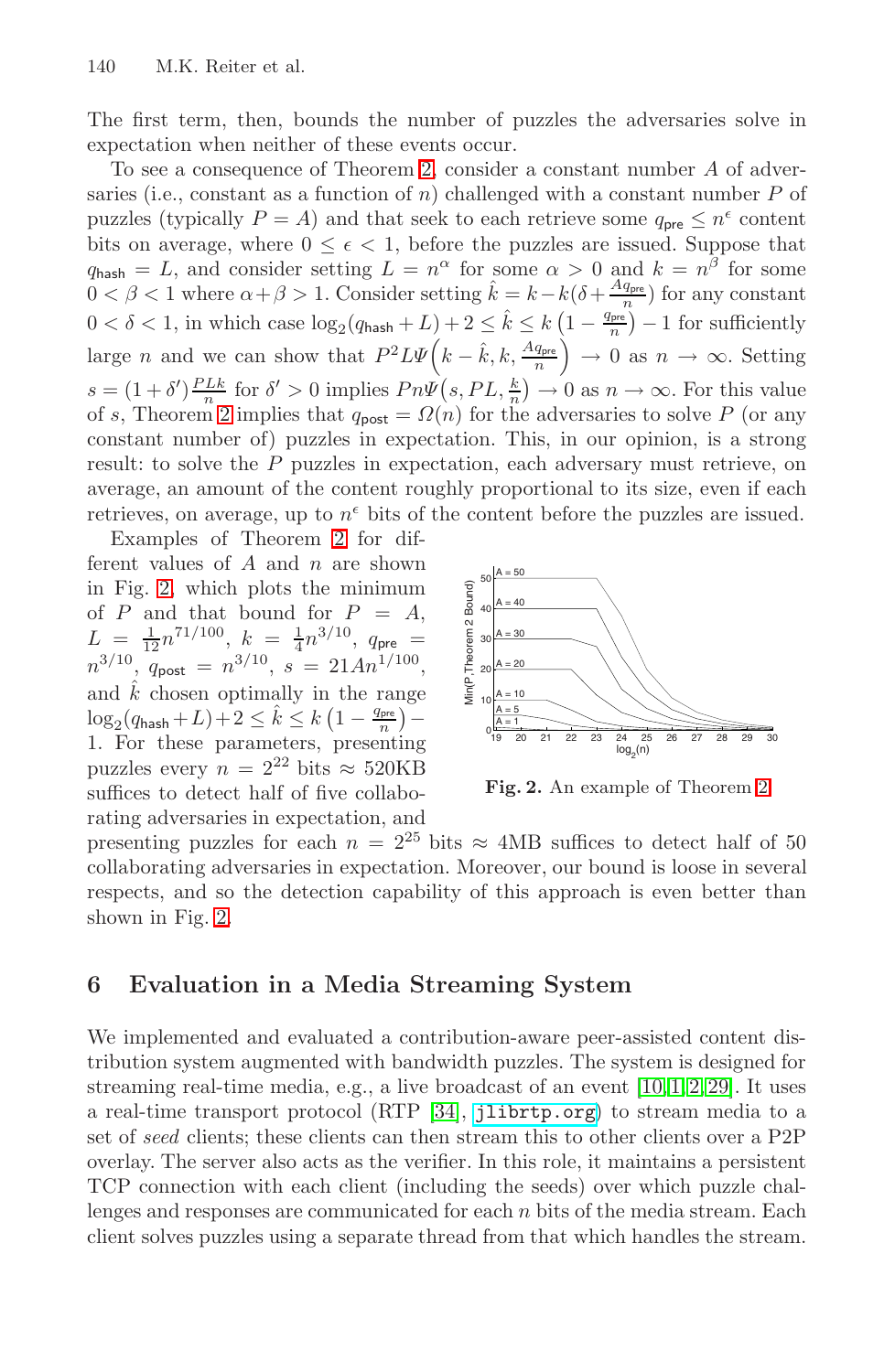Our puzzle i[m](#page-9-0)plementation uses [A](#page-9-1)ES to implement  $f^1$  and  $f^3$  (and hence  $f^2$ ), and SHA-256 to implement hash and ans.

We evaluate [ou](#page-8-1)r system on Emulab [35] using five classes of machines: 600MHz Pentium III with 256MB of memory (Class A); 850MHz Pentium III with 256MB of memory (Class B); 2GHz Pentium 4 with 512MB of memory (Class C); 3GHz 64-bit Xeon with 2GB of memory (Class D); and 2.4GHz Pentium Core 2 Duo with 2GB of memory (Class E). The server/verifier was a Class E machine. The server sends a  $768Kb$ ps stream<sup>3</sup> to 50 seed clients<sup>4</sup> over a  $100Mb/s$  network. We also configured the network with wide-area parameters in certain tests, as described below. In all our experiments, we fixed  $L = \frac{1}{12} n^{71/100}$  and  $k = \frac{1}{4} n^{3/10}$ , and so the [se](#page-9-2)curity bounds in Fig. 2 are representative for our experiments.

### **Client heterogeneity and choice**

**of** n**:** We first examine the impact of  $n$  on puzzle-solving time and the advantage that faster computers have over slower ones, since the threshold  $\theta$ [m](#page-9-2)ust allow for slower computers to reliably solve their puzzles. Fig. 3 shows the ratio of the 95th percentile time for a Class-X machine  $(X \in \{A, B, \ldots\})$ C, D, E}) to the 50th percentile time for a Class-E machine. If the slowest clients that the server accommodates are of Class X, and the fastest are of [Class E, then Fig. 3 shows th](espn.go.com/broadband/espn360/faq#21)e number of puzzles that the Class-E client

<span id="page-9-2"></span>

**Fig. 3.** Ratio of 95th percentile puzzlesolving time for Class-X machine  $(X \in \{A, \}$ B, C, D, E}) to 50th percentile puzzlesolving time for Class-E machine during live streaming experiments

can solve in  $\theta$  time, if  $\theta$  is set so that the Class-X c[lie](#page-9-2)nt can solve one puzzle reliably.

<span id="page-9-0"></span>Fig. 3 shows a large gap in puzzle-solving ability between the slowest and fastest machines. That said, the slowest machines would presumably not meet the minimum system requirements for viewing [a](#page-15-16) [live](#page-15-5) stream anyway; e.g., of the classes we consider, only D and E meet ESPN360's minimum requirements (see espn.go.com/broadband/espn360/faq#21). So, we discard Classes A and B (and conservatively include Class C) for the rest of our evaluation. Fig. 3 then shows that an attacker with a Class-E machine can successfully impersonate [roughly seven Class-C](espn.go.com/broadband/espn360/faq#21) machines, and so could inflate his claimed transfers by 7×. While not ideal, this provides a limit on the extent to which an adversary can game the system. [De](#page-14-12)signing memory-bound extensions of our scheme to reduce the variability in solving time across different classes of machines [36, 21] is an interesting avenue for future work.

<span id="page-9-1"></span><sup>&</sup>lt;sup>3</sup> For example, ESPN360 requires 400Kbps and recommends 768Kbps, see espn.go.com/broadband/espn360/faq#21

<sup>&</sup>lt;sup>4</sup> As a point of comparison, the server in the popular P2P streaming system PPLive supports 25 seed clients at 400Kbps [11].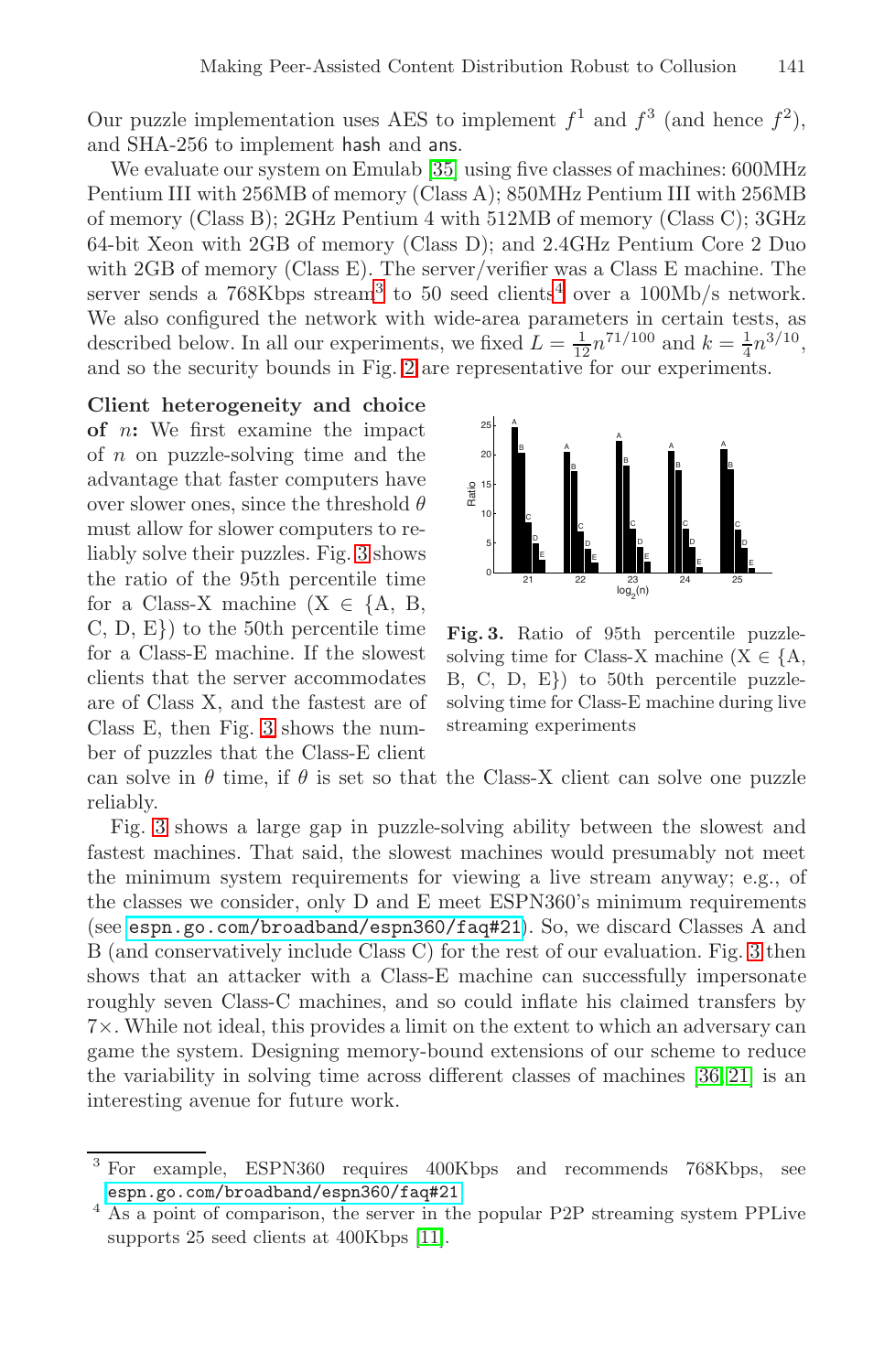Having chosen to focus on machine classes C, D, and E, we further narrow our attention to puzzles for each  $n = 2^{23}$  bits for the rest of our evaluation.

**Application Impact:** We now consider the impact on jitter of introducing puzzle solving into media streaming. Jitter [34] is an estimate of the statistical variance of the RTP (application layer) data packet interarrival time. Fig. 4 shows the distribution of jitter of the media stream at clients for a duration including 100 puzzle challenges, for different machine classes. Fig. 4 is a box-andwhiskers plot; each box shows the 25th percentile, median and 75th percentile values, and the whiskers extend to the 1st and 99th percentile values. As this figure shows, puzzles have little impact on jitter for any of Classes C–E.

**Verifier Scalability:** To test scalability, we fixed the number of clients to which a Class E server streams content at 50, but had it simultaneously generate and send puzzles to a number of clients (in addition to t[hese 5](#page-11-1)0) ranging from 0 to 10000. Due to limits on the number of available Emulab computers, we co-located the puzzlereceiving clients on a few machines, but still established an independent TCP connection to each one. We sam-



Fig. 4. Jitter per machine class. "+P" indicates with puzzles.

pled the CPU and memory usage of the verifier (both user and system) during the tests at half-second intervals using top. Fig. 5(a) shows the distribution of CPU usage for the verifier in such a test. The verifier's median and even 75th percentile utilization is largely unchanged by challenging 10050 clients, and also sending the stream to 50 of them. The 99th percentile does increase, though it never reaches 100%. (Memory utilization exhibited moderate growth, and far less variance. It topped out at less than 75% in the 10050-client case.) We also [con](#page-11-2)firmed the simultaneity of puzzle distribution in these tests: the time between sending the first puzzle and receiving an application-level acknowledgement from the last client to which a puzzle was sent (i.e., the 10050th) was at most 450ms. It is clear that even a moderately well-provisioned verifier machine scales beyond 10000 clients, and a machine with more cores and memory should easily scale far beyond that.

We also monitored one of the 50 clients receiving the media stream during these tests, to see the impact on its jitter as the number of puzzle-solving clients is increased. Fig. 5(b) shows that the median jitter at this client when the server challenges 10050 (including this one) is within 50% of the median jitter when this client is served in isolation. This suggests that increasing the number of puzzle-solving clients has little impact on individual clients' stream quality.

**Wide-area effects:** The primary concerns with streaming in a wide-area setting are latency and packet loss. Uniformly increased latency simply means that the verifier waits correspondingly longer to receive puzzle solutions. If there is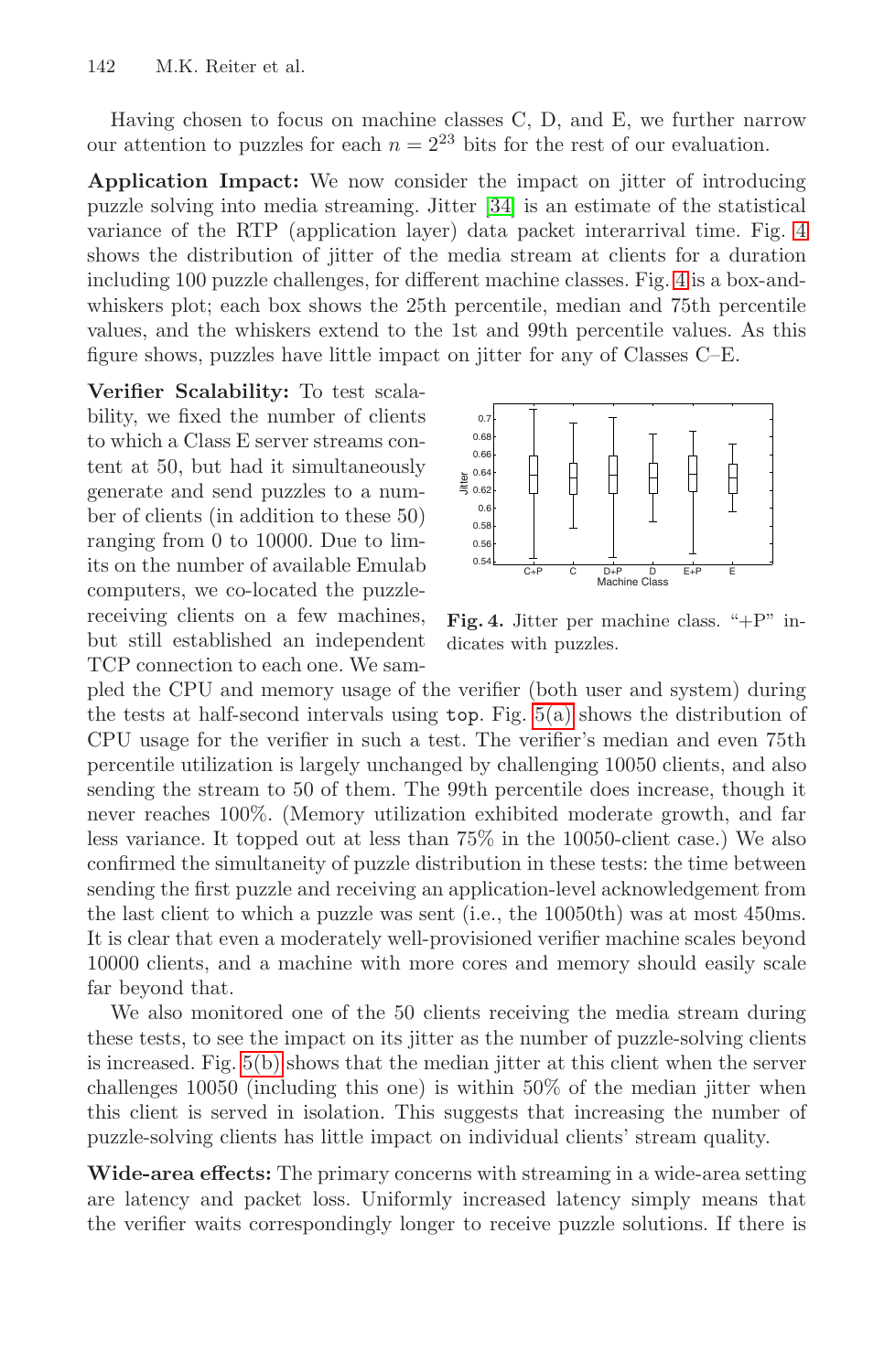<span id="page-11-2"></span><span id="page-11-1"></span>

**Fig. 5.** Scalability tests in which 50 clients receive stream from verifier, and a variable number of clients receive puzzle challenges from verifier

significant diversity across provers in the latencies to reach them, the verifier can send puzzles to more distant provers first, to increase simultaneity of distribution. (Geolocation by IP address can provide latency estimates that would be difficult for a prover to mislead.) Also, more puzzles or more difficult puzzles (i.e., by increasing n or  $L$ ) can be used to minimize the effects of both latency variance across provers and transient latency variations per prover.

The more significant impact of wide-area streaming is the risk of increased packet loss. Distribution of puzzles over TCP helps to deliver puzzles and their solutions reliably, but the UDP-based RTP stream does not guarantee reliable delivery of stream packets. Co[nsequently, during periods](www.internetpulse.net) of high packet loss, an honest prover might be missing some of the content bits indexed in an index-set; if so, it searches through all [possibilities for](www.internetpulse.net)



**Fig. 6.** Puzzle-solving time for a Class-E client as a function of packet loss

<span id="page-11-0"></span>them. The effect of this searching on puzzle-solving time is shown in Fig. 6, where the network packet loss rate ranges from 0% to 4%. Even 2% represents an unusual packet loss rate that, e.g., justifies a "warning" indication at a real-time monitoring site like www.internetpulse.net; a 4% packet loss rate is "critical". This figure shows that even at 2% loss, nearly 75% of the puzzlesolving times experienced are within those observed with 0% loss, and the 99th percentile is within twice th[os](#page-14-1)e observed with  $0\%$  [l](#page-14-0)oss. So, doubling  $\theta$  during periods of 2% loss (as indicated at, e.g., www.internetpulse.net) should allow adequate puzzle-solving time, or  $\theta$  could be permanently doubled with the cost of allowing adversaries more slack.

# **7 Benefits in a Peer-Assisted Streaming System**

In this section, we show via simulation the benefits of using bandwidth puzzles in a contribution-aware peer-assisted streaming application (e.g., [10, 1, 2]).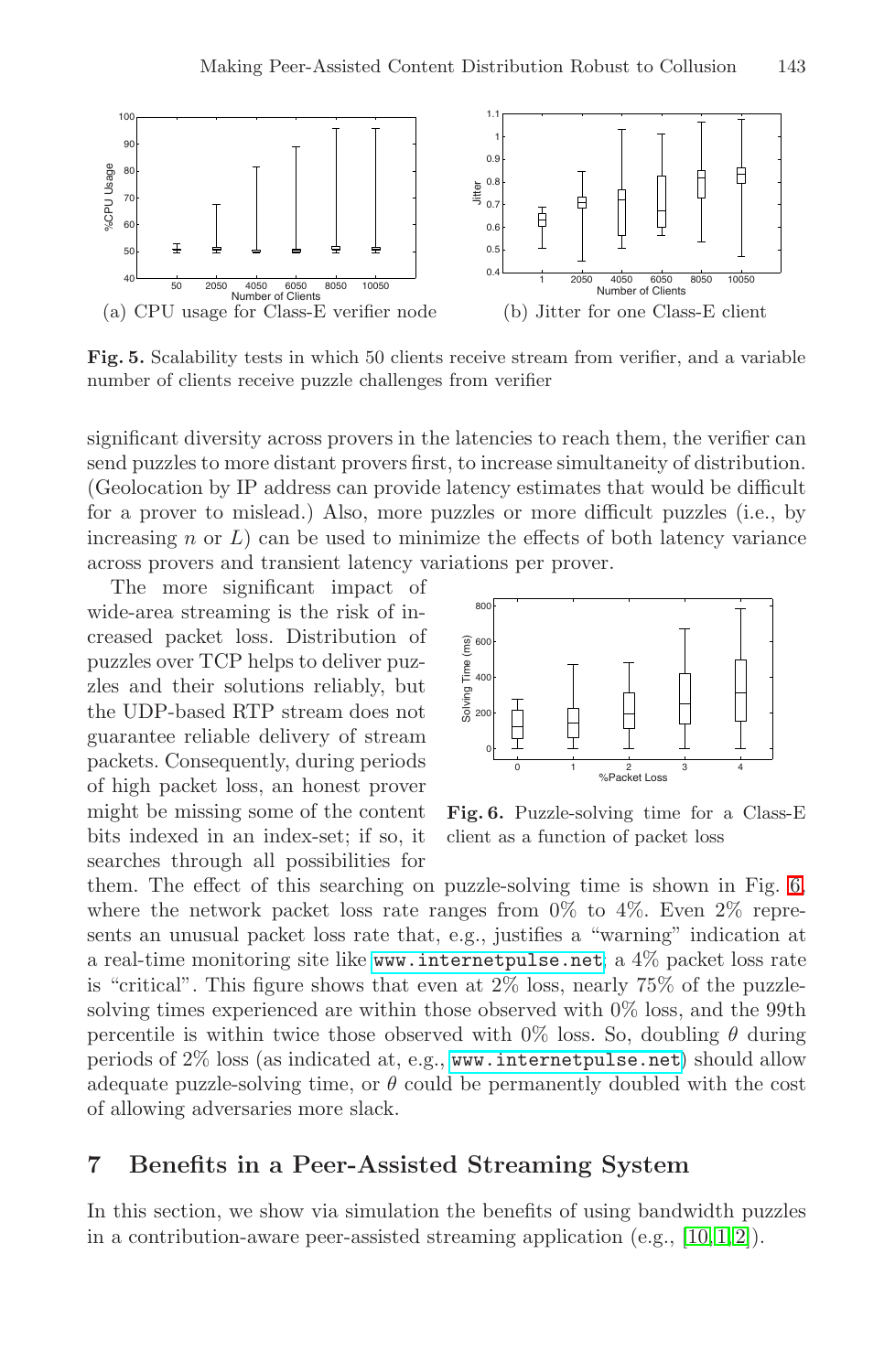**Streaming Model:** We assume that the multimedia stream is divided into discrete epochs of size 1000 units of simulation time [whe](#page-14-2)re each unit corresponds to 100ms of real time. The content within each epoch is divided into suitably encoded *stripes* [10,1]. This encoding (e.g., [37]) has the property that a client can access the original content as long as it is able to download *at least* one stripe and it receives better performance (e.g., higher video quality) if it downloads more stripes. Each stripe is broken into 1MB *chunks* and peers download the chunks corresponding to each stripe using a suitable lookup mechanism.

**Incentive Mechanism:** We use an incentive scheme similar to Maze [3]. The streaming server, to which peers authenticate and periodically report transactions on a per-chunk basis, maintains a per-peer "points system". Each peer earns 1.5 points for every chunk uploaded and consumes 1 point per chunk downloaded. New peers are given initial points to allow some free downloads before they can contribute. Each peer queues incoming requests (i.e., asking it to upload some content) in increasing order of  $\eta$ stime  $-3 \log \rho$ , where  $\eta$ stime is the request arrival time and  $\rho$  is the current number of points the requester has. (Intuitively, requests that arrived earlier and requests from peers with more points are served earlier.) Free-riders, i.e., with zero points, are denied service.

**Adding bandwidth puzzles:** In traditional contribution-aware systems, the server debits points from the downloader and credits poin[ts](#page-12-0) to the uploader on receiving a transaction report. In a system with bandwidth puzzles, handling transactions is slightly different. The server debits points from the downloader's account as before. However, it does not immediately credit the uploader for the transaction. Rather, at the end of each epoch, the server issues simultaneous puzzle challenges on a per-chunk basis in the role of the verifier; i.e., it iterates through the chunks for this epoch one by one, and challenges the clients that claimed to have received this chunk in the epoch. Upload credits are granted when the corresponding downloaders correctly answer their puzzle challenges.<sup>5</sup>

**Attack Model:** We specify attacks as a *collusion graph*, where each vertex is a malicious peer (actual or Sybil node). Each directed edge  $x \to y$  represents an *fake uploader* relationship: peer x reports "fake" transactions on behalf of peer  $y$ , i.e., x requests the server to credit y for uploads even though y spends no bandwidth for the transfer. Each such  $x$  periodically reports fake transactions to the server in addition to its legitimate transactions (if any). We consider a scenario where attackers create fake identities that pretend to receive the stream. This helps attackers download more stripes (higher stream quality) and receive content directly from the seeds (higher priorit[y](#page-2-0) service). For example, in a  $Star(200.19)$  graph, there are 200 nodes in the graph, organized in 10 "star" graphs. Each star has 19 leaf nodes representing the fake (Sybil) identities and the actual attacker is the center of the star. To model attackers' responses to puzzle challenges, we assume that a puzzle sent to a peer who does not have the

<span id="page-12-0"></span><sup>5</sup> Detecting downloaders that habitually refuse to solve puzzles is a separate problem that can be solved using fair-exchange or proof-of-service mechanisms; see §2.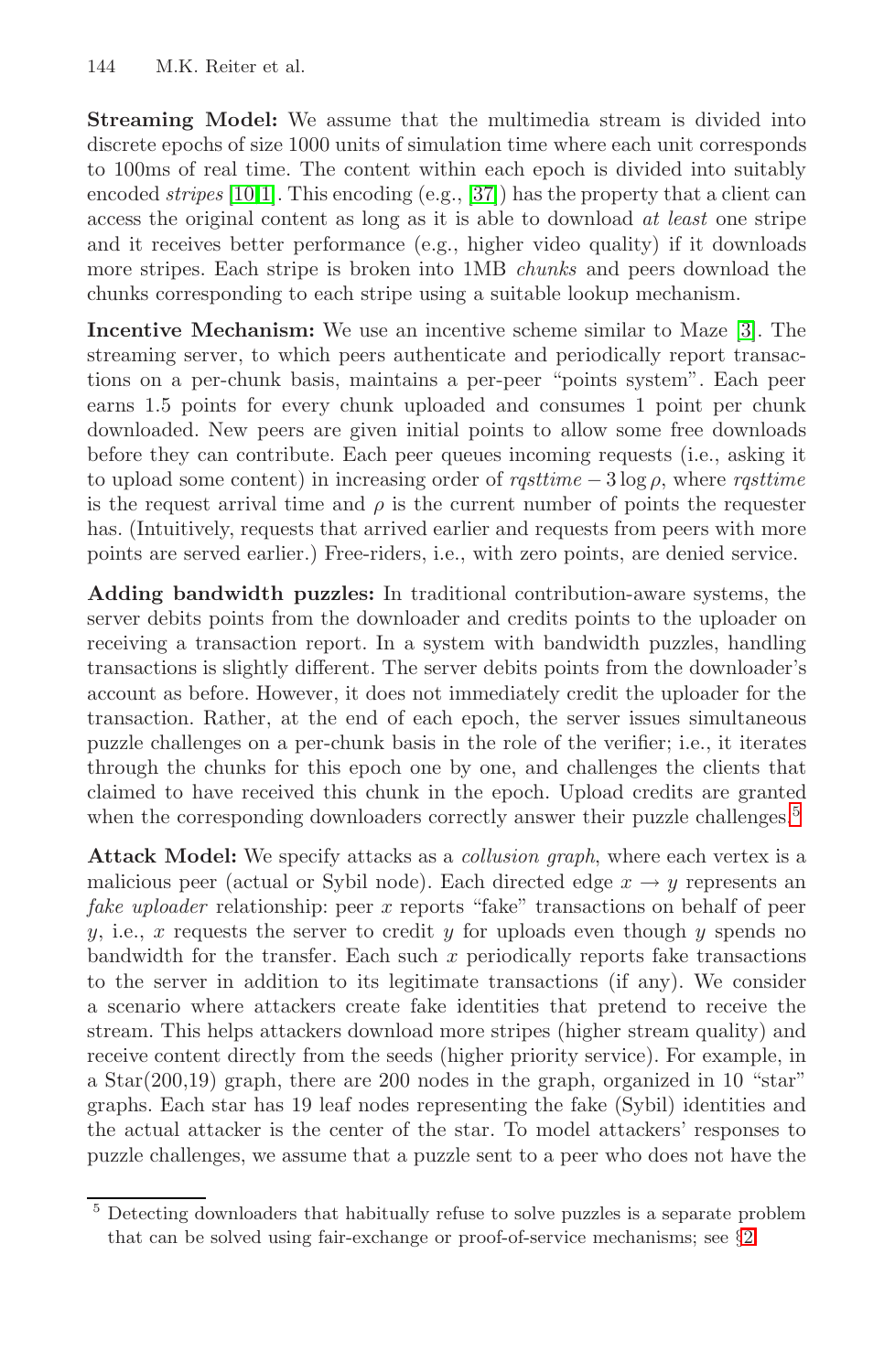<span id="page-13-2"></span><span id="page-13-1"></span><span id="page-13-0"></span>

content or to a fake peer is solved with probability  $0.1$ . In the  $Star(200.19)$  case, this means that in expectation  $19 \times 0.1 = 1.9$  fake transactions get validated.<sup>6</sup>

**Simulation Framework:** We implemented an event-driven simulator modeling chunk exchanges, transaction reports, and puzzle challenges. We do not model network congestion effects and assume that the only bandwidth bottleneck is the upstream bandwidth bottleneck of the peers. The download requests at each peer are queued based on the requester's points as described above and served one at a time without preemption. Each streami[ng ses](#page-13-0)sion lasts 50 epochs with all clients and attackers arriving at the start of the session. We assume that there are 10 stripes, each of size 2MB. In each epoch, the server bootstraps 5 seed nodes in the system with the 10 stripes for the next epoch. Some clients initially download stripes from these seed nodes and subsequently serve these to others. All exchanges a[nd tra](#page-13-1)nsaction reports occur at a 1MB chunk granularity.

**Performance Benefits:** We define the *user quality* [t](#page-13-2)o be the average number of stripes received by a client per epoch in the streaming session. Fig. 7(a) shows the CDF of the client quality in a streaming system with 100 legitimate clients under three scenarios: no attack, under a  $Star(200,19)$  attack without the puzzle scheme, and under a Star(200,19) attack with the puzzle scheme in place. We see that when the puzzle scheme is used the client quality with an attack is very close to a system without attackers. In Fig. 7(b), there is more than  $2\times$  reduction in the median attacker quality when bandwidth puzzles are used. Fig. 8 shows the average legitimate client quality as a function of the att[ac](#page-7-1)k size. Each attack is of the form  $Star(X,19)$  $Star(X,19)$  $Star(X,19)$  where X is the number of attackers. As the number of attackers grows, the decrease in quality is less severe when the puzzle scheme is used. These results confirm that bandwidth puzzles can improve legitimate client performance and deter attackers in P2P streaming systems.

<sup>&</sup>lt;sup>6</sup> Since 190 identities are fake, the attackers' resources correspond to  $A = 10$ . If the verifier issues puzzles per chunk  $(\log_2(n) \approx 23)$ , the value of the bound in Theorem 2 verifier issues puzzles per chunk  $(\log_2(n) \approx 23)$ , the value of the bound in Theorem 2<br>for  $A = 10$ ,  $P = 200$ , and  $\rho g = I = \frac{5}{2}n^{71/100}$  and  $g = \pi^{1/10}$  (and otherwise for  $A = 10$ ,  $P = 200$ , and, e.g.,  $L = \frac{5}{3}n^{71/100}$  and  $q_{\text{post}} = n^{1/10}$  (and otherwise the same parameters used for Fig. 2) is consistent with setting the puzzle solving probability to be 0.1.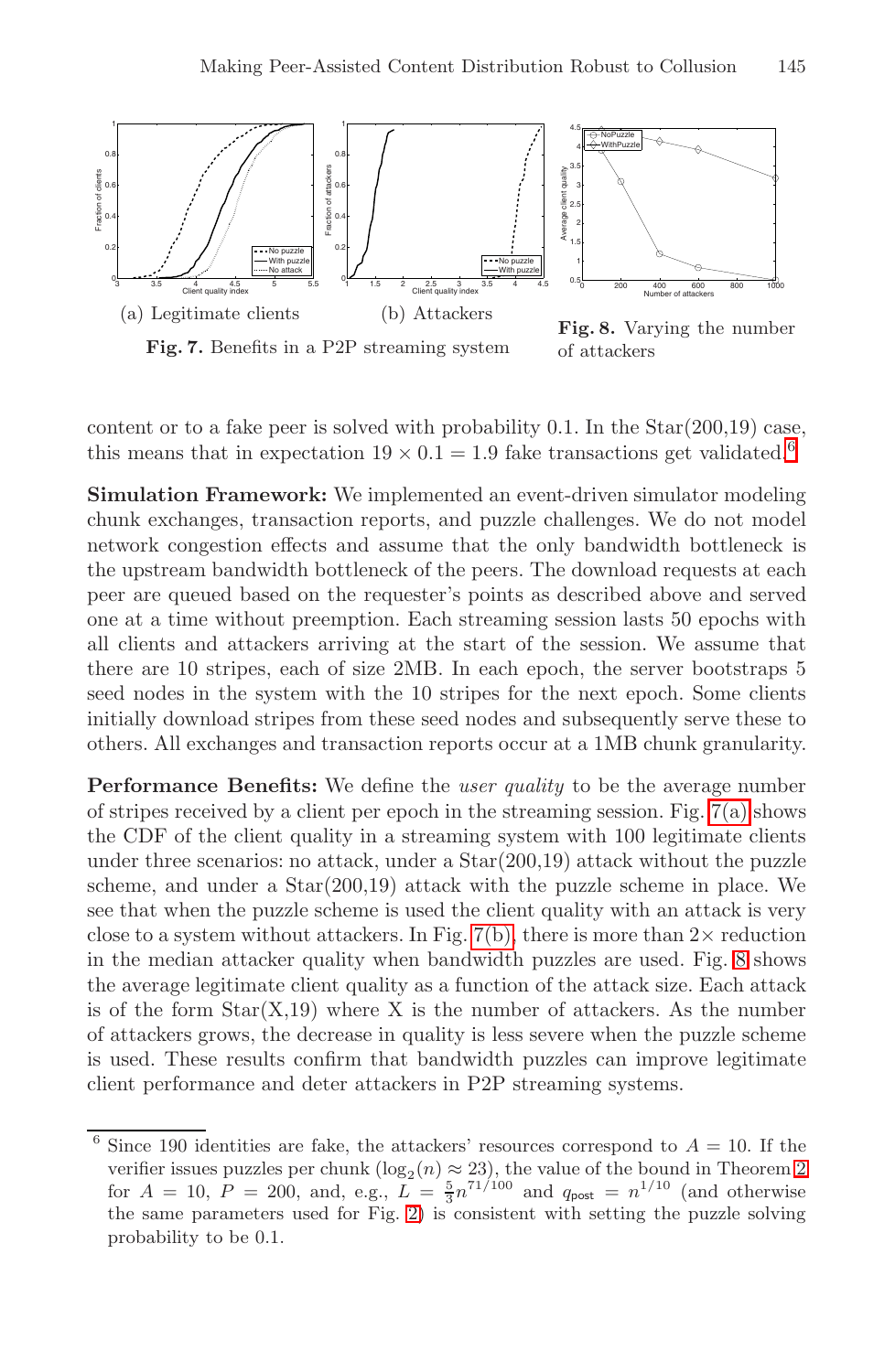# **8 Conclusions**

Peer-assisted content distribution systems continue to be subject to adversaries exploiting weaknesses in the underlying incentive mechanisms. In particular, a group of colluding adversaries can implement a "shilling" attack, i.e., by reporting service from one another without spending any actual resources, to get preferential service. Our work provides a simple, yet powerful primitive to thwart such collusion attacks in peer-assisted content distribution systems. It is based on simultaneously challenging peers with *bandwidth puzzles* to demonstrate that the purported data transfers actually took place. We quantify the security of our scheme in the random oracle model. We also showed via an implementation in a functional streaming system that our puzzles cost little in terms of scalability or perceived stream quality. Finally, we showed by simulation that bandwidth puzzles prevent colluding attackers from gaining undue advantage via shilling attacks and from impacting the performance of honest peers.

**Acknowledgements.** We are grateful to Katie Benedetto for useful discussions, and to the anonymous reviewers for their comments. This work was supported in part by NSF awards CT-0756998, CNS-0326472, and ANI-0331653, and Florida State University CRC award PG-022684.

# **References**

- <span id="page-14-0"></span>1. Sung, Y., Bishop, M., Rao, S.: Enabling Contribution Awareness in an Overlay Broadcasting System. In: Proc. ACM SIGCOMM (2006)
- <span id="page-14-1"></span>2. Purandare, D., Guha, R.: BEAM: An Efficient Framework for Media Streaming. In: Proc. IEEE LCN (2006)
- <span id="page-14-2"></span>3. Lian, Q., Zhang, Z., Yang, M., Zhao, B.Y., Dai, Y., Li, X.: An empirical study of collusion behavior in the Maze P2P file-sharing system. In: Proc. ICDCS (2007)
- <span id="page-14-9"></span>4. Sirivianos, M., Park, J.H., Yang, X., Jarecki, S.: Dandelion: Cooperative Content Distribution with Robust Incentives. In: Proc. USENIX ATC (2007)
- <span id="page-14-3"></span>5. Dellarocas, C.: Immunizing online reputation reporting systems against unfair ratings and discriminatory behavior. In: Proc. ACM EC (2000)
- <span id="page-14-4"></span>6. Bhattacharjee, R., Goel, A.: Avoiding ballot stuffing in eBay-like reputation systems. In: Proc. ACM SIGCOMM P2P-ECON (2005)
- <span id="page-14-8"></span>7. Sirivianos, M., Park, J.H., Chen, R., Yang, X.: Free-riding in BitTorrent networks with the large view exploit. In: Proc. IPTPS (2007)
- <span id="page-14-5"></span>8. Liogkas, N., Nelson, R., Kohler, E., Zhang, L.: Exploiting BitTorrent for fun (but not profit). In: Proc. IPTPS (2006)
- <span id="page-14-11"></span><span id="page-14-6"></span>9. Adar, E., Huberman, B.A.: Free riding on Gnutella. First Monday 5 (2000)
- 10. Castro, M., et al.: SplitStream: High-bandwidth multicast in a cooperative environment. In: Proc. ACM SOSP (2003)
- <span id="page-14-12"></span>11. Huang, G.: Keynote: Experiences with PPLive. In: Proc. ACM SIGCOMM P2P-TV Workshop (2007)
- <span id="page-14-10"></span>12. Freedman, M.J., Freudenthal, E., Mazieres, D.: Democratizing content publication with Coral. In: Proc. NSDI (2004)
- <span id="page-14-7"></span>13. Feldman, M., Lai, K., Stoica, I., Chuang, J.: Robust Incentive Techniques for Peerto-Peer Networks. In: Proc. ACM EC (2004)